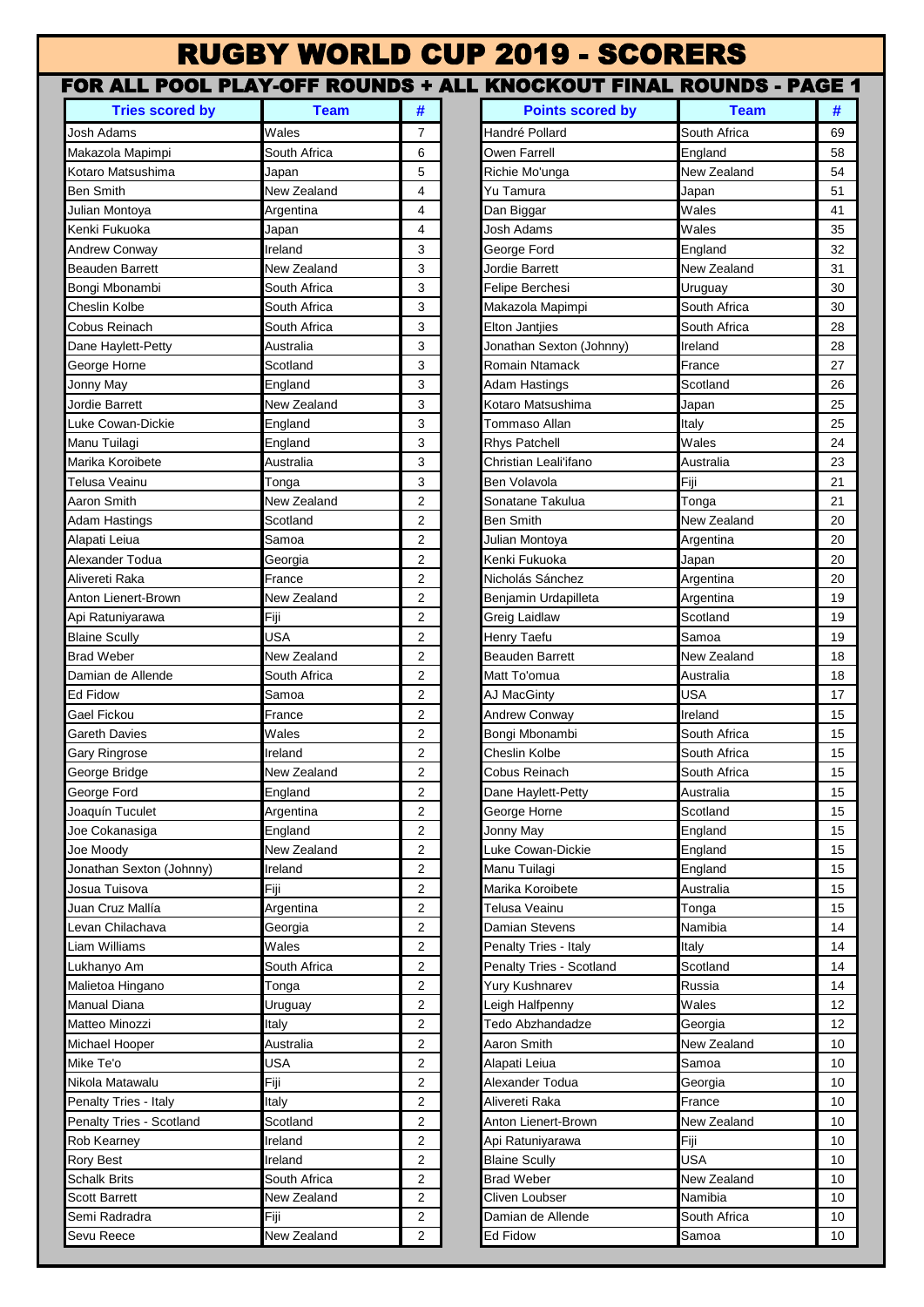|                                    |                       |                | FOR ALL POOL PLAY-OFF ROUNDS + ALL KNOCKOUT FINAL ROUNDS - PAGE 2 |              |                |
|------------------------------------|-----------------------|----------------|-------------------------------------------------------------------|--------------|----------------|
| <b>Tries scored by</b>             | <b>Team</b>           | #              | <b>Points scored by</b>                                           | <b>Team</b>  |                |
| <b>Tadhg Furlong</b>               | Ireland               | 2              | Gael Fickou                                                       | France       | 10             |
| Tevita Kuridrani                   | Australia             | $\overline{2}$ | Gareth Davies                                                     | Wales        | 10             |
| Tolu Latu                          | Australia             | $\overline{2}$ | Gary Ringrose                                                     | Ireland      | 10             |
| <b>Tomos Williams</b>              | Wales                 | 2              | George Bridge                                                     | New Zealand  | 10             |
| √irimi Vakatawa                    | France                | 2              | Joaquín Tuculet                                                   | Argentina    | 10             |
| Waisea Nayacalevu                  | Fiji                  | 2              | Joe Cokanasiga                                                    | England      | 10             |
| <b>Warrick Gelant</b>              | South Africa          | 2              | Joe Moody                                                         | New Zealand  | 10             |
| Will Genia                         | Australia             | $\overline{2}$ | Josua Tuisova                                                     | Fiji         | 10             |
| Aaron Wainwright                   | Wales                 | 1              | Juan Cruz Mallía                                                  | Argentina    | 10             |
| Adam Ashley-Cooper                 | Australia             | $\mathbf{1}$   | Levan Chilachava                                                  | Georgia      | 10             |
| Afaesetiti Amosa                   | Samoa                 | $\mathbf{1}$   | Liam Williams                                                     | Wales        | 10             |
| Andres Vilaseca                    | Uruguay               | $\mathbf{1}$   | Lukhanyo Am                                                       | South Africa | 10             |
| Andrew Coe                         | Canada                | 1              | Malietoa Hingano                                                  | Tonga        | 10             |
| Angus Ta'avao                      | New Zealand           | 1              | <b>Manual Diana</b>                                               | Uruguay      | 10             |
| Anthony Watson                     | England               | $\mathbf{1}$   | Matteo Minozzi                                                    | Italy        | 10             |
| <b>Antoine Dupont</b>              | France                | 1              | Michael Hooper                                                    | Australia    | 10             |
| Ardie Savea                        | New Zealand           | 1              | Mike Te'o                                                         | <b>USA</b>   | 10             |
| <b>Baptiste Serin</b>              | France                | 1              | Nikola Matawalu                                                   | Fiji         | 10             |
| <b>Ben Youngs</b>                  | England               | 1              | Rob Kearney                                                       | Ireland      | 10             |
| <b>Billy Vunipola</b>              | England               | 1              | <b>Rory Best</b>                                                  | Ireland      | 10             |
| <b>Braam Steyn</b>                 | Italy                 | 1              | <b>Schalk Brits</b>                                               | South Africa | 10             |
| <b>Bryce Campbell</b>              | <b>USA</b>            | $\mathbf{1}$   | <b>Scott Barrett</b>                                              | New Zealand  | 10             |
| Carlo Canna                        | Italy                 | $\mathbf{1}$   | Semi Radradra                                                     | Fiji         | 10             |
| Chad Plato                         | Namibia               | 1              | Sevu Reece                                                        | New Zealand  | 10             |
| Charles Ollivon                    | France                | $\mathbf{1}$   | <b>Tadhg Furlong</b>                                              | Ireland      | 10             |
| CJ Stander                         | Ireland               | 1              | Tevita Kuridrani                                                  | Australia    | 10             |
| Cody Taylor                        | New Zealand           | 1              | Tolu Latu                                                         | Australia    | 10             |
| Damian Stevens                     | Namibia               | $\mathbf{1}$   | <b>Tomos Williams</b>                                             | Wales        | 10             |
| Damian Willemse                    | South Africa          | $\mathbf{1}$   | Virimi Vakatawa                                                   | France       | 10             |
| Dean Budd                          | Italy                 | 1              | Waisea Nayacalevu                                                 | Fiji         | 10             |
| Edoardo Padovani                   | Italy                 | 1              | <b>Warrick Gelant</b>                                             | South Africa | 10             |
| <b>Elliot Daly</b>                 | England               | 1              | Will Genia                                                        | Australia    | 10             |
| Eroni Mawi                         | Fiji                  | 1              | Camille Lopez                                                     | France       | 9              |
| Faf de Klerk                       | South Africa          | 1              | Carlo Canna                                                       | Italy        | 9              |
| Federico Zani                      | Italy                 | 1              | Jack Carty                                                        | Ireland      | 9              |
| Finn Russel                        | Scotland              | 1              | Reece Hodge                                                       | Australia    | 8              |
| Francois Louw                      | South Africa          | 1              | Soso Matiashvili                                                  | Georgia      | 8              |
| Frank Lomani                       | Fiji                  | $\mathbf{1}$   | Finn Russel                                                       | Scotland     | $\overline{7}$ |
| Frans Malherbe                     | South Africa          | 1              | Penalty Tries - Fiji                                              | Fiji         | $\overline{7}$ |
| Frans Steyn                        | South Africa          | 1              | Penalty Tries - Ireland                                           | Ireland      | 7              |
| George North                       | Wales                 | 1              | Penalty Tries - New Zealand                                       | New Zealand  | 7              |
| George Turner                      | Scotland              | 1              | <b>Penalty Tries - Wales</b>                                      | Wales        | 7              |
| German Kessler                     | Uruguay               | 1              | Siale Piutau                                                      | Tonga        | $\overline{7}$ |
| Giorgi Kveseladze                  | Georgia               | 1              | Aaron Wainwright                                                  | Wales        | 5              |
|                                    |                       |                |                                                                   | Australia    | 5              |
| Gonzalo Bertranou<br>Greig Laidlaw | Argentina<br>Scotland | 1<br>1         | Adam Ashley-Cooper<br>Afaesetiti Amosa                            | Samoa        | 5              |
| Guido Petti                        |                       |                | Andres Vilaseca                                                   |              | 5              |
|                                    | Argentina             | 1              |                                                                   | Uruguay      |                |
| Hadleigh Parkes                    | Wales                 | 1              | Andrew Coe                                                        | Canada       | 5              |
| Hallam Amos                        | Wales                 | 1              | Angus Ta'avao                                                     | New Zealand  | 5              |
| Henry Taefu                        | Samoa                 | 1              | Anthony Watson                                                    | England      | 5              |
| Jaba Bregvadze                     | Georgia               | $\mathbf{1}$   | Antoine Dupont                                                    | France       | 5              |
| <b>Jack Dempsey</b>                | Australia             | $\mathbf{1}$   | Ardie Savea                                                       | New Zealand  | 5              |
| Jack Lam                           | Samoa                 | 1              | <b>Baptiste Serin</b>                                             | France       | 5              |
| Jack Nowell                        | England               | 1              | <b>Ben Youngs</b>                                                 | England      | 5              |
| Jake Polledri                      | Italy                 | 1              | <b>Billy Vunipola</b>                                             | England      | 5              |
| James Ryan                         | Ireland               | 1              | <b>Braam Steyn</b>                                                | Italy        | 5              |
| James Slipper                      | Australia             | 1              | <b>Bryce Campbell</b>                                             | <b>USA</b>   | 5              |
| Jamie George                       | England               | 1              | Chad Plato                                                        | Namibia      | 5              |
| JC Greyling                        | Namibia               | 1              | <b>Charles Ollivon</b>                                            | France       | 5              |
| Jefferson Poirot                   | France                | 1              | CJ Stander                                                        | Ireland      | 5              |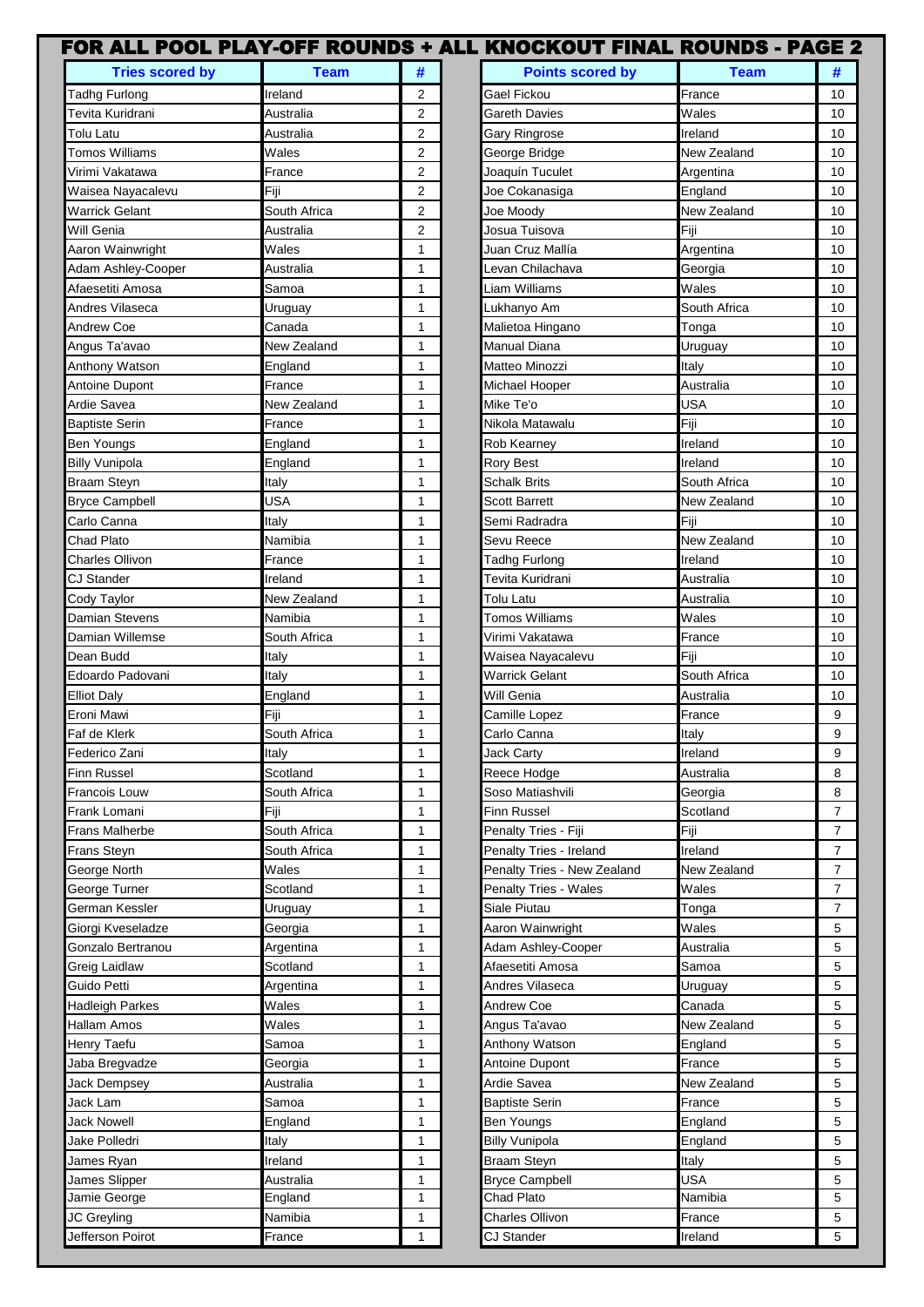|                              |              |              | FOR ALL POOL PLAY-OFF ROUNDS + ALL KNOCKOUT FINAL ROUNDS - PAGE 3 |              |   |
|------------------------------|--------------|--------------|-------------------------------------------------------------------|--------------|---|
| <b>Tries scored by</b>       | <b>Team</b>  | #            | <b>Points scored by</b>                                           | <b>Team</b>  | # |
| Jerónimo de la Fuente        | Argentina    | 1            | Cody Taylor                                                       | New Zealand  | 5 |
| John Barcley                 | Scotland     | $\mathbf{1}$ | Damian Willemse                                                   | South Africa | 5 |
| Jonathan Davies              | Wales        | $\mathbf{1}$ | Dean Budd                                                         | Italy        | 5 |
| Jordan Larmour               | Ireland      | $\mathbf{1}$ | Edoardo Padovani                                                  | Italy        | 5 |
| Jordan Petaia                | Australia    | 1            | <b>Elliot Daly</b>                                                | England      | 5 |
| Juan Manuel Cat              | Uruguay      | 1            | Eroni Mawi                                                        | Fiji         | 5 |
| Justin Tipuric               | Wales        | 1            | Faf de Klerk                                                      | South Africa | 5 |
| Kazuki Himeno                | Japan        | 1            | Federico Zani                                                     | Italy        | 5 |
| Keita Inagaki                | Japan        | 1            | Francois Louw                                                     | South Africa | 5 |
| Kini Murimurivalu            | Fiji         | $\mathbf{1}$ | Frank Lomani                                                      | Fiji         | 5 |
| Kirill Golosnitskiy          | Russia       | $\mathbf{1}$ | Frans Malherbe                                                    | South Africa | 5 |
| Kyle Sinckler                | England      | $\mathbf{1}$ | <b>Frans Steyn</b>                                                | South Africa | 5 |
| appies Labuschagne           | Japan        | $\mathbf{1}$ | George North                                                      | Wales        | 5 |
| ewis Ludlam                  | England      | $\mathbf{1}$ | George Turner                                                     | Scotland     | 5 |
| Malcolm Marx                 | South Africa | $\mathbf{1}$ | German Kessler                                                    | Uruguay      | 5 |
| Mamuka Gorgodze              | Georgia      | $\mathbf{1}$ | Giorgi Kveseladze                                                 | Georgia      | 5 |
| Matias Moroni                | Argentina    | 1            | Gonzalo Bertranou                                                 | Argentina    | 5 |
| Matt Heaton                  | Canada       | $\mathbf{1}$ | Guido Petti                                                       | Argentina    | 5 |
| Matt Todd                    | New Zealand  | 1            | Hadleigh Parkes                                                   | Wales        | 5 |
| Mattia Bellini               | Italy        | 1            | Hallam Amos                                                       | Wales        | 5 |
| Mesullame Dolokoto           | Fiji         | $\mathbf{1}$ | Jaba Bregvadze                                                    | Georgia      | 5 |
| Nic White                    | Australia    | $\mathbf{1}$ | <b>Jack Dempsey</b>                                               | Australia    | 5 |
|                              |              |              |                                                                   |              |   |
| Nicholás Sánchez             | Argentina    | $\mathbf{1}$ | Jack Lam                                                          | Samoa        | 5 |
| Nicky Smith                  | Wales        | $\mathbf{1}$ | Jack Nowell                                                       | England      | 5 |
| Oeceli Yato                  | Fiji         | 1            | Jake Polledri                                                     | Italy        | 5 |
| Otari Giongadze              | Georgia      | $\mathbf{1}$ | James Ryan                                                        | Ireland      | 5 |
| Paul Lasike                  | USA          | $\mathbf{1}$ | James Slipper                                                     | Australia    | 5 |
| Penalty Tries - Fiji         | Fiji         | $\mathbf{1}$ | Jamie George                                                      | England      | 5 |
| Penalty Tries - Ireland      | Ireland      | 1            | JC Greyling                                                       | Namibia      | 5 |
| Penalty Tries - New Zealand  | New Zealand  | 1            | Jefferson Poirot                                                  | France       | 5 |
| <b>Penalty Tries - Wales</b> | Wales        | 1            | Jerónimo de la Fuente                                             | Argentina    | 5 |
| Peter O'Mahony               | Ireland      | 1            | John Barcley                                                      | Scotland     | 5 |
| Pieter-Steph du Toit         | South Africa | 1            | Jonathan Davies                                                   | Wales        | 5 |
| Reece Hodge                  | Australia    | 1            | Jordan Larmour                                                    | Ireland      | 5 |
| Rey Lee-Lo                   | Samoa        | 1            | Jordan Petaia                                                     | Australia    | 5 |
| <b>RG Snyman</b>             | South Africa | 1            | Juan Manuel Cat                                                   | Uruguay      | 5 |
| <b>Rhys Ruddock</b>          | Ireland      | 1            | Justin Tipuric                                                    | Wales        | 5 |
| Richie Mo'unga               | New Zealand  | 1            | Kazuki Himeno                                                     | Japan        | 5 |
| Ricko Ioane                  | New Zealand  | $\mathbf{1}$ | Keita Inagaki                                                     | Japan        | 5 |
| Robbie Henshaw               | Ireland      | $\mathbf{1}$ | Kini Murimurivalu                                                 | Fiji         | 5 |
| Ross Moriarty                | Wales        | 1            | Kirill Golosnitskiy                                               | Russia       | 5 |
| Ruaridh McConnochie          | England      | 1            | Kyle Sinckler                                                     | England      | 5 |
| Ryan Crotty                  | New Zealand  | 1            | Lappies Labuschagne                                               | Japan        | 5 |
| Sam Whitelock                | New Zealand  | 1            | Lewis Ludlam                                                      | England      | 5 |
| Samu Kerevi                  | Australia    | $\mathbf{1}$ | Malcolm Marx                                                      | South Africa | 5 |
| Santiago Arata               | Uruguay      | $\mathbf{1}$ | Mamuka Gorgodze                                                   | Georgia      | 5 |
| Santiago Carreras            | Argentina    | 1            | Matias Moroni                                                     | Argentina    | 5 |
| S'bu Nkosi                   | South Africa | 1            | Matt Heaton                                                       | Canada       | 5 |
| Sean Maitland                | Scotland     | $\mathbf{1}$ | <b>Matt Todd</b>                                                  | New Zealand  | 5 |
| Sebastian Negri              | Italy        | 1            | Mattia Bellini                                                    | Italy        | 5 |
| Sebastien Vahaamahina        | France       | $\mathbf{1}$ | Mesullame Dolokoto                                                | Fiji         | 5 |
| Semi Kunatani                | Fiji         | $\mathbf{1}$ | Nic White                                                         | Australia    | 5 |
| Shalva Mamukashvili          | Georgia      | 1            | Nicky Smith                                                       | Wales        | 5 |
| Shannon Frizell              | New Zealand  | 1            | Oeceli Yato                                                       | Fiji         | 5 |
| Siale Piutau                 | Tonga        | 1            | Otari Giongadze                                                   | Georgia      | 5 |
| Siegfried Fisi'ihoi          | Tonga        | 1            | Paul Lasike                                                       | <b>USA</b>   | 5 |
| Siya Kolisi                  | South Africa | 1            | Peter O'Mahony                                                    | Ireland      | 5 |
| Sonatane Takulua             | Tonga        | 1            | Pieter-Steph du Toit                                              | South Africa | 5 |
| Sonny Bill Williams          | New Zealand  | $\mathbf{1}$ | Rey Lee-Lo                                                        | Samoa        | 5 |
| <b>Stuart McInally</b>       | Scotland     | $\mathbf{1}$ | RG Snyman                                                         | South Africa | 5 |
|                              |              |              |                                                                   |              |   |